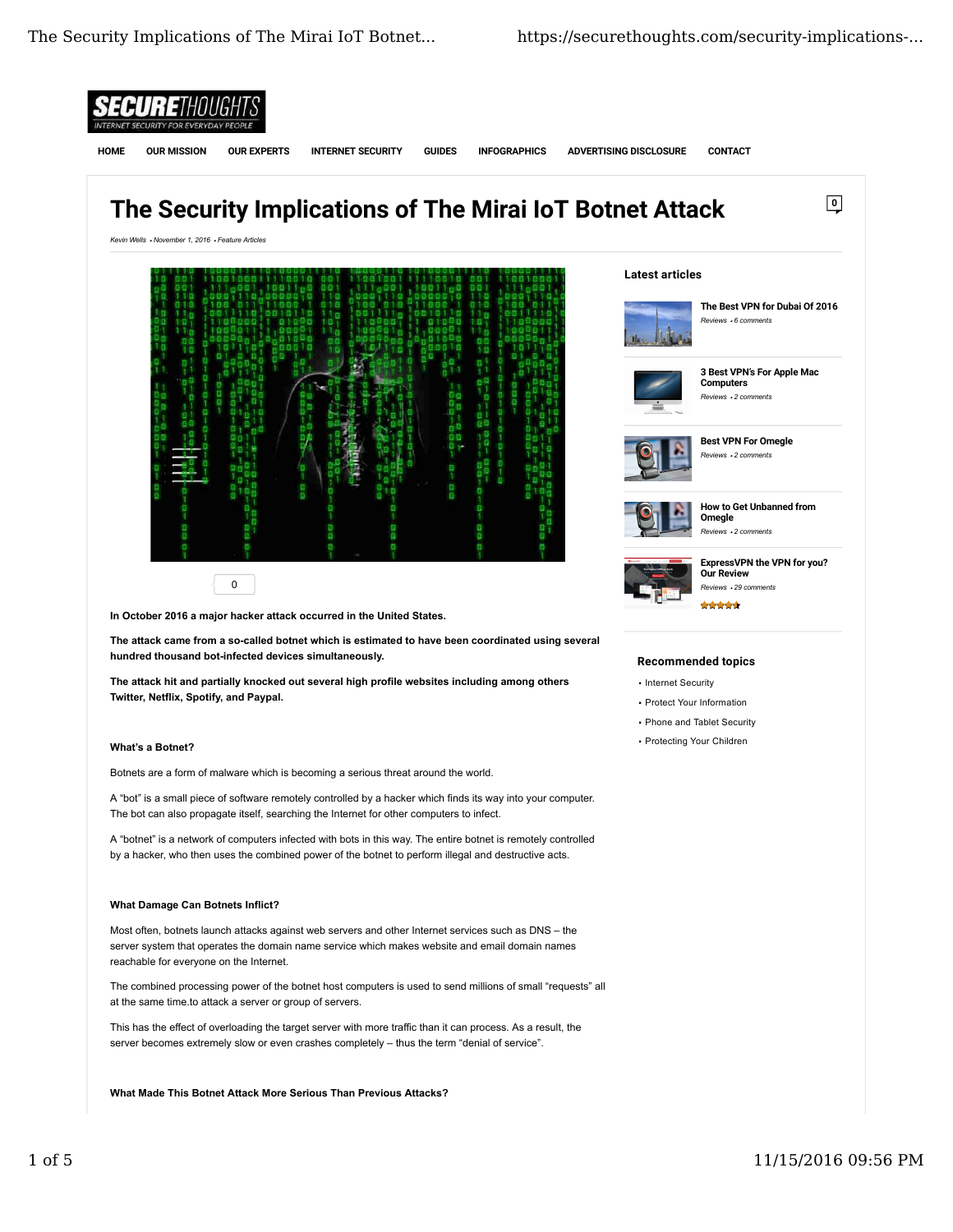The October 2016 Mirai Botnet attack, after the name of the Mirai bot program responsible for the incident, targeted DNS or domain name service servers. Such an attack can have serious consequences for a large number of websites.

But what made this incident especially unusual was that instead of being launched from bot-infected PCs and laptops as is usually the case with botnet attacks, this one was deployed from Internet-connected household devices such as cameras and DVRs.

This wasn't actually the first attack by the Mirai botnet. There have been at least two other known high profile Mirai botnet attacks. In September 2016, the website of security expert Brian Krebs was targeted by a massive DDoS attack which was one of the largest in the world to date.

It's estimated over 380,000 IoT devices were under the control of the Mirai botnet involved in the attack on the krebsonsecurity.com website.

France's TV5 broadcasting network also experienced a massive DdoS attack. There have also been attacks on other infrastructure such as electric power utility stations and networks.

The October attack relied heavily on bot-infected digital video recorders and web cameras which were manufactured using components made by the Chinese electronics manufacturer XiongMai Technologies.

Xiongmai subsequently announced a product recall for webcam devices sold in the United States and stated that it will strengthen password functions. It will also be sending users a patch for products made before April 2015.

#### **So Who Was Behind The Botnet Attack?**

The answer is that we don't know for sure. Was the attack purely a hacker phenomena, a geek wanting to see how much damage they could inflict?

Or was it directed by a government or an intelligence group testing their cyberwarfare capabilities?

The latter is certainly possible, but it's difficult to prove. Intelligence authorities don't usually advertise their cyberwarfare preparations and activities and they cover their tracks carefully.

#### **Are Further Botnet Attacks Likely In Future?**

Whoever was behind the Mirai botnet attack, the fact is it's an indication of what we can expect in future unless manufacturers of IoT devices start to take security seriously.

Security specialists have warned about the dangers of insecure IoT devices for some time now. In October 2016 the US Computer Emergency Readiness Team US-CERT warned of the danger posed by the Mirai Botnet.

Only now are people starting to wake up to the dangers posed by botnets running on IoT devices.

The problem right now is that ioT devices are just not designed with security in mind. IoT devices are a gaping hole sitting there waiting to be exploited by hackers and those planning cyber warfare.

Anti-virus and anti-malware software tools are available for conventional computers such as PCs and laptops. Computer users also tend to be aware of these tools and they generally provide a reasonable layer of protection against many bots and Trojans.

With IoT devices it's a different matter. Cyber criminals who run botnets to carry out DDoS attacks are switching to IoT devices because these are easier to locate, infect and manage than PCs.

The devices particularly favored by botnets are video devices, webcams, digital TV recorders, printers, and routers. These tend to have default usernames and passwords and no security software installed on them.

It's estimated hundreds of millions of devices on the Internet could already be infected with bots.

### **What Should You Do If You Suspect Your Device Has Been Infected By A Bot?**

Most people have no idea their computer or other device is infected by a bot. Usually there's little or no sign that your device has become part of a botnet.

Bots don't create that much of a processing overhead for the device itself. At most you might notice a slower response in functionality with video or music streaming devices. Gaming devices too might experience some lag or delay in responsiveness.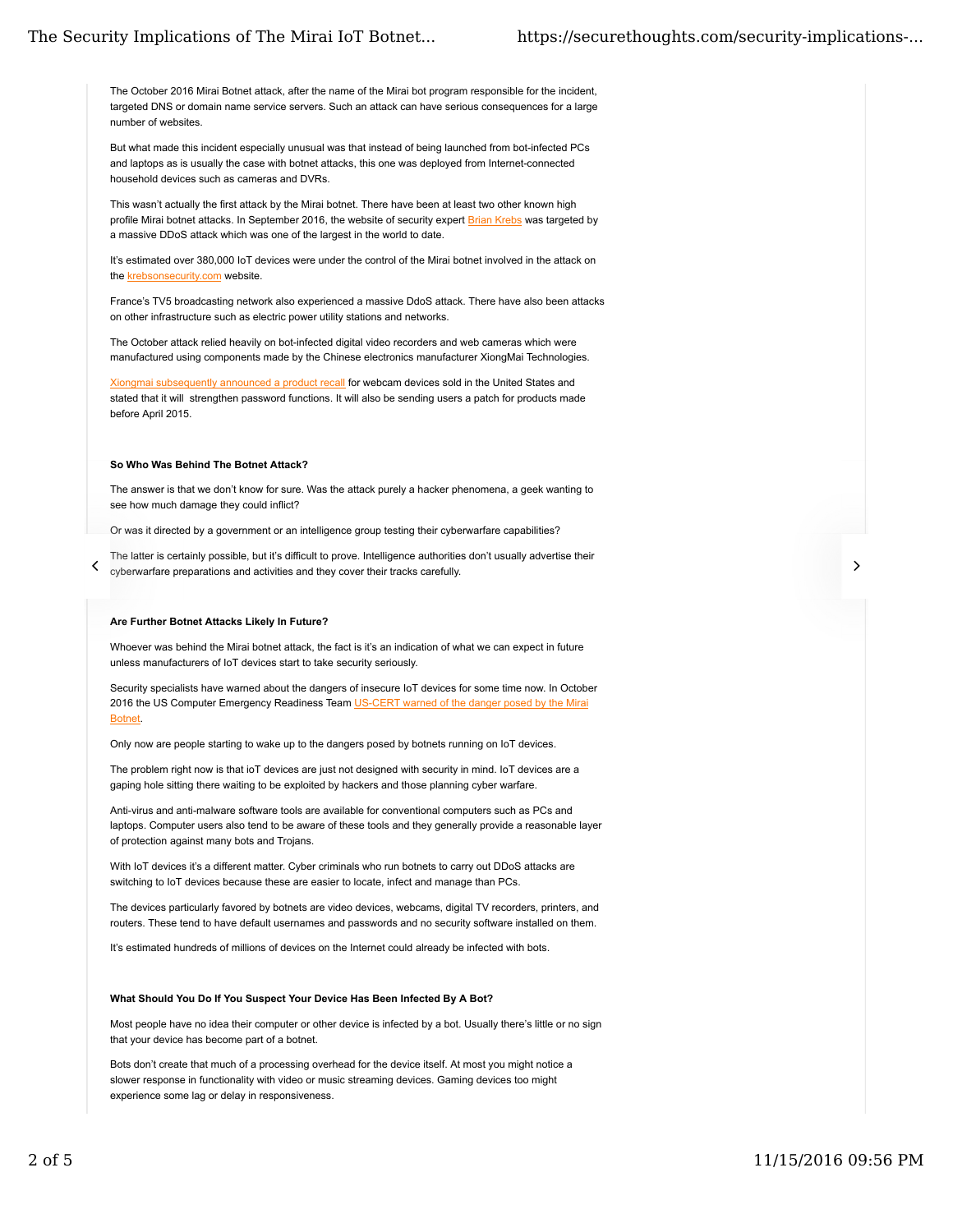US-CERT advises you take the following action in this order to remove the Mirai botnet malware from an infected IoT device:

- Disconnect the device from the Internet.
- Perform a hard reboot. That means physically switching the device off and on. The Mirai bot only exists in RAM, so rebooting the device will remove the infection.
- Change the password for accessing the device from the default password to a new, stronger password.
- Then and only then reconnect to the network and Internet. If you reconnect before changing the password, you risk the device being re-infected soon after once again by the Mirai bot.

#### **How To Prevent Your Devices Being Taken Over By A Botnet**

US-CERT recommend you do the following:

- Change default passwords to new and stronger passwords before connecting the device to the Internet. However, one problem here is that some IoT devices don't provide any interface or means to change the password.
- Update IoT devices with security patches as soon as patches become available.
- Disable the Universal Plug and Play (UPnP) function on routers
- Only purchase IoT devices from companies with a reputation for providing secure devices.
- If you think an IoT device might be infected by a bot, then disconnect it from the Internet and perform a cold reboot.

#### **How Can We Prevent More Botnet Attacks Occurring In Future?**

Lawmakers are also concerned about the threat posed by botnets.

The main US law covering the issue of computer hacking is the CFAA or Computer Fraud and Abuse Act of 1986. Lawmakers and the computer industry generally agree this law is long overdue for reform.

# 

#### **The Dangers To Liberty Posed By The Botnet Prevention Act**

The US Senate now proposes the Botnet Prevention Act which aims to widen the scope of the CFAA to include botnets as one of the offenses that entitle the Department of Justice to apply for an injunction to seize equipment or demand their disconnection.

The DoJ says it needs this additional authority to protect people the dangers of botnets.

The EFF or Electronic Frontier Foundation are concerned about the impact of this proposed new legislation on digital freedom and individual liberty.

The concern is that the Botnet Act constitutes over-criminalization and would allow law enforcers greater freedom to seize computers and other digital devices.

Federal law enforcers aren't allowed access to your home without a search warrant obtained from a court of law.

So surely this should also apply to our computer equipment?

Our computer devices contain our personal data and to seize or search them without a warrant surely goes against the ideals of individual liberty and privacy.

Given the nature and cause of the botnet problem, trying to tackle this issue through draconian new legislation is not going to resolve the cause of the problem.

#### **What Are The Alternatives To The Botnet Prevention Act?**

One idea being implemented in Japan is to create a public-private partnership to warn people when their devices are infected. Another suggestion is to educate people in the dangers of bots and malware and increase awareness of the problem.

The difficulty here is that most people don't want to be bothered with technical issues of security, particularly when there's no clear direct loss to themselves.

Many of these IoT devices are at present practically unfixable and so they are open to repeated botnet infection for as long as they are connected to the Internet.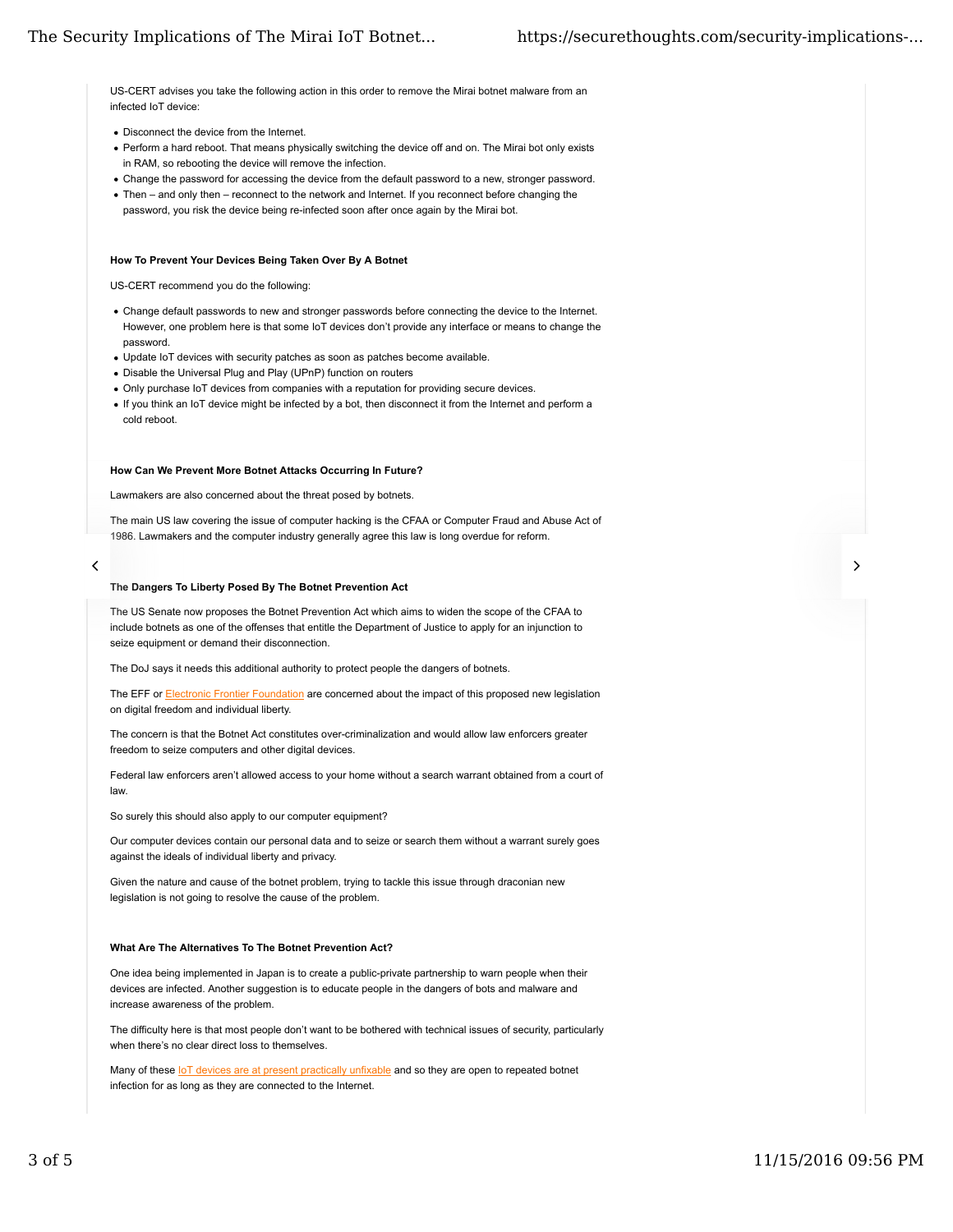Usernames and passwords are often hard-coded into the firmware of the device.

With the exploding growth in the market for IoT devices, this poses enormous security problems for the future.

A more practical solution will have to be found. The problem is not with law-making or the lack of suitable legislation.

The IoT botnet problem is already a global one, affecting manufacturers and Internet users – both businesses and consumers worldwide.

The solution needs to involve combined action by an industry-wide security association of manufacturers and software companies. Security standards will have to be defined and implemented by all those active in the industries involved in the IoT sector.

Until then the door is wide open for further IoT-based botnet attacks and sooner or later all those involved in the industry will have to take combined and concerted action to resolve the issue of IoT device security.

Have any of your devices been affected by the Mirai bot or other botnet malware? We're interested to hear about your experiences and how you dealt with the problem of removing the malware. You can enter your comments below.





Protect Your Credit Card Online





Top 40 Security and Technology Resources for 2016

http://www.l

How Data Encryption Could Save You a Million Euros

**We will be happy to hear your thoughts**



The Best VPN for Dubai Of 2016 3 Best VPN's For Apple Mac Computers Best VPN For Omegle How to Get Unbanned from Omegle ExpressVPN the VPN for you? Our Review



Secure Thoughts is the industry leader in helping everyday people make sure their information and loved ones are protected online.